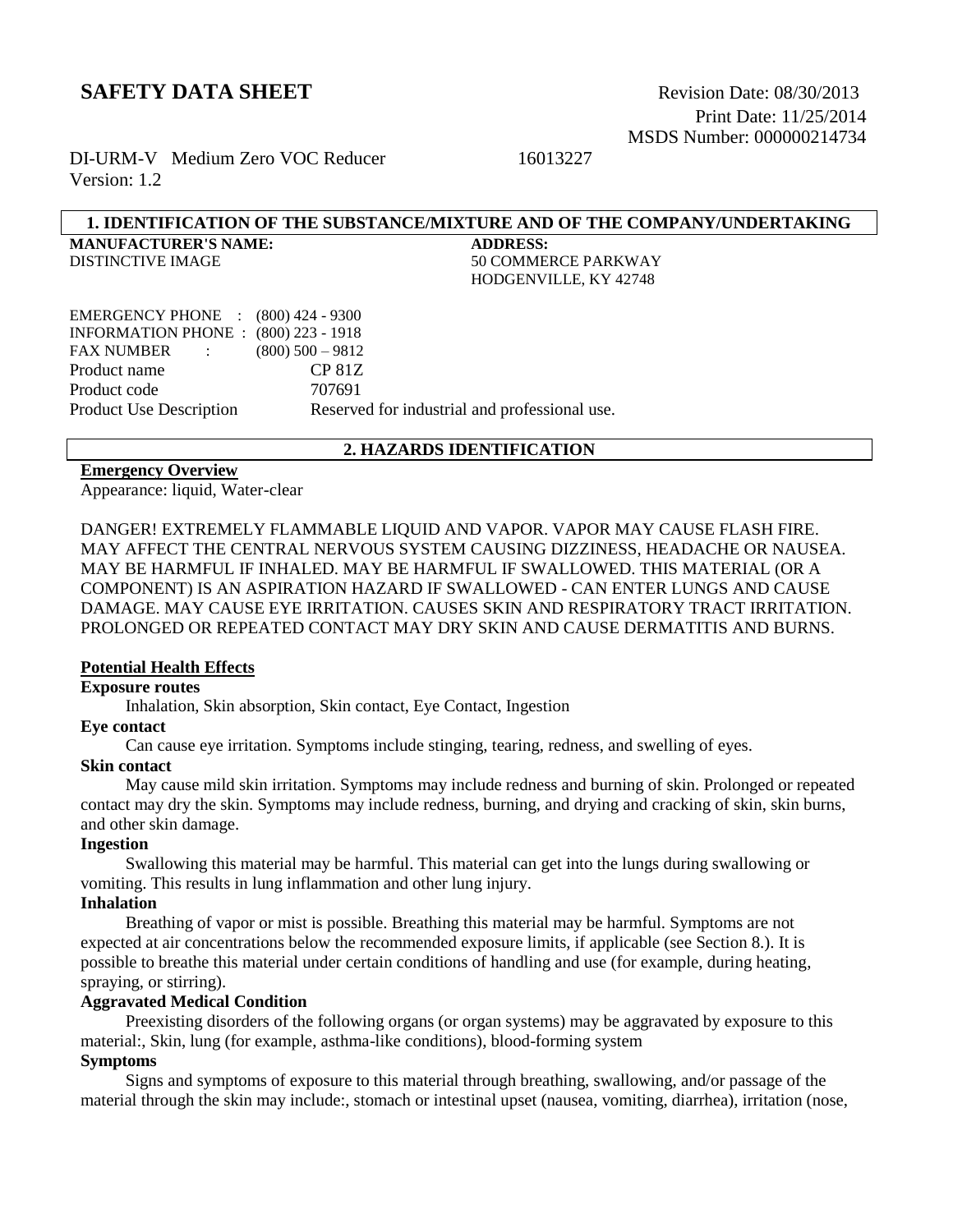## DI-URM-V Medium Zero VOC Reducer 16013227

Version: 1.2

throat, airways), central nervous system depression (dizziness, drowsiness, weakness, fatigue, nausea, headache, unconsciousness) and other central nervous system effects, coma

#### **Target Organs**

 This material (or a component) shortens the time of onset or worsens the liver and kidney damage induced by other chemicals., Overexposure to this material (or its components) has been suggested as a cause of the following effects in laboratory animals:, blood abnormalities, kidney damage, liver damage

## **Carcinogenicity**

This material is not listed as a carcinogen by the International Agency for Research on Cancer (IARC), the National Toxicology Program (NTP), or the Occupational Safety and Health Administration (OSHA).

#### **Reproductive hazard**

 This material (or a component) has been shown to cause harm to the fetus in laboratory animal studies. Harm to the fetus occurs only at exposure levels that harm the pregnant animal. The relevance of these findings to humans is uncertain.

| 3. COMPOSITION/INFORMATION ON INGREDIENTS                                         |           |             |  |  |
|-----------------------------------------------------------------------------------|-----------|-------------|--|--|
| <b>Hazardous Components</b><br>CAS-No. / trade secret no.<br><b>Concentration</b> |           |             |  |  |
| Acetone                                                                           | $67-64-1$ | 70 - 80%    |  |  |
| p-Trifluoromethylphenyl chloride                                                  | 98-56-6   | $20 - 30\%$ |  |  |

#### **Eyes**

If symptoms develop, immediately move individual away from exposure and into fresh air.

Flush eyes gently with water for at least 15 minutes while holding eyelids apart; seek immediate medical attention. **Skin**

**4. FIRST AID MEASURES**

 Remove contaminated clothing. Wash exposed area with soap and water. If symptoms persist, seek medical attention. Launder clothing before reuse.

#### **Ingestion**

 Seek medical attention. If individual is drowsy or unconscious, do not give anything by mouth; place individual on the left side with the head down. Contact a physician, medical facility, or poison

control center for advice about whether to induce vomiting. If possible, do not leave individual unattended. **Inhalation**

 If symptoms develop, move individual away from exposure and into fresh air. If symptoms persist, seek medical attention. If breathing is difficult, administer oxygen. Keep person warm and quiet; seek immediate medical attention.

#### **Notes to physician**

**Hazards:** This material (or a component) has produced hyperglycemia and ketosis following substantial ingestion. This material is an aspiration hazard. Potential danger from aspiration must be weighed against possible oral toxicity (See Section 2 - Swallowing) when deciding whether to induce vomiting.

**Treatment:** No information available.

#### **5. FIREFIGHTING MEASURES**

## **Suitable extinguishing media**

Dry chemical, Carbon dioxide (CO2), Water spray

#### **Hazardous combustion products**

carbon dioxide and carbon monoxide, chlorine compounds, fluoride compounds, Hydrocarbons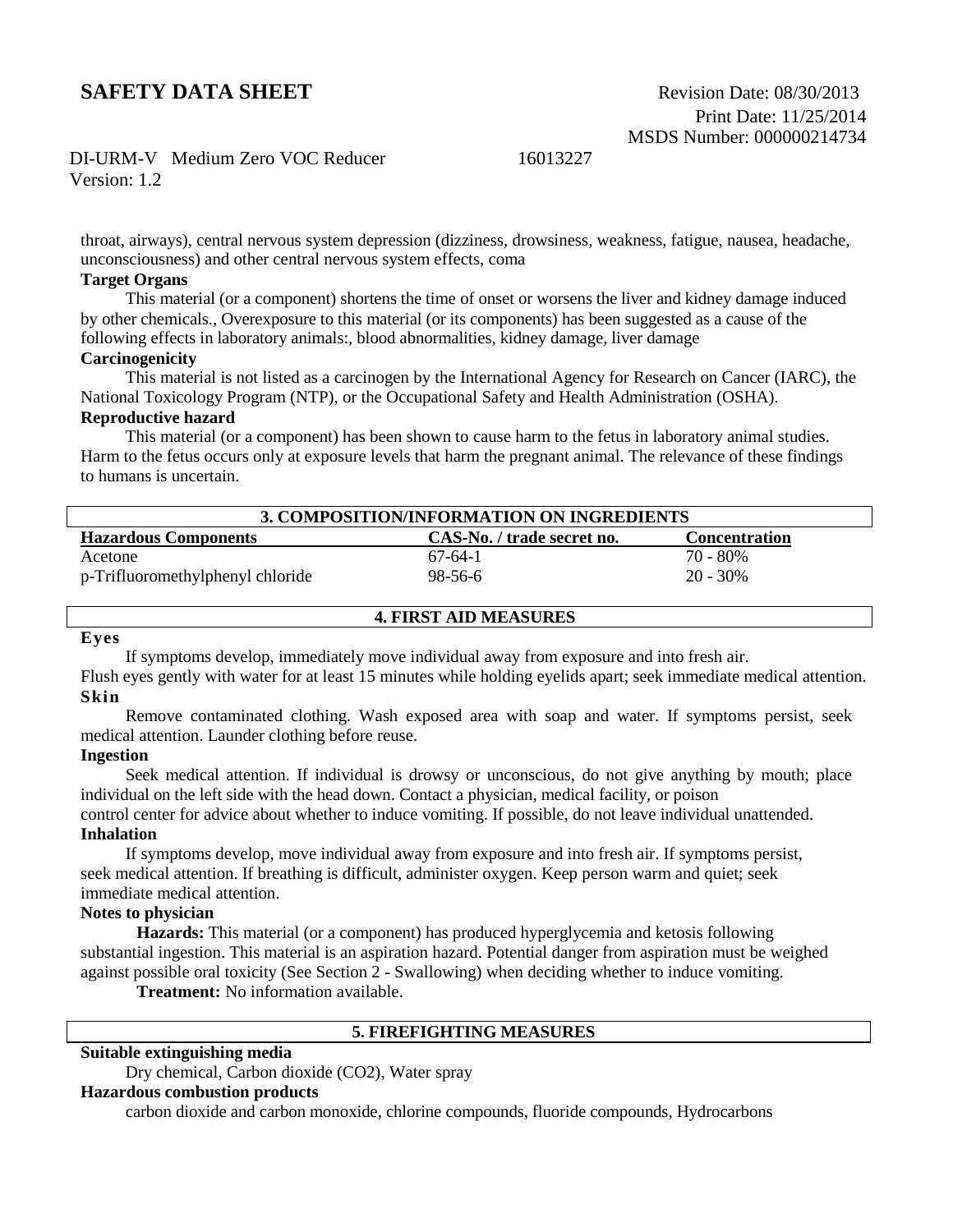DI-URM-V Medium Zero VOC Reducer 16013227 Version: 1.2

#### **Precautions for fire-fighting**

 Material is volatile and readily gives off vapors which may travel along the ground or be moved by ventilation and ignited by pilot lights, flames, sparks, heaters, smoking, electric motors, static discharge or other ignition sources at locations near the material handling point. Never use welding or cutting torch on or near drum (even empty) because product (even just residue) can ignite explosively.Wear full firefighting turn-out gear (full Bunker gear), and respiratory protection (SCBA). Water may be ineffective for extinguishment unless used under favorable conditions by experienced fire fighters. Use water spray to cool fire exposed containers and structures until fire is out if it can be done with minimal risk. Avoid spreading burning material with water used for cooling purposes.

#### **NFPA Flammable and Combustible Liquids Classification**

Flammable Liquid Class IB

#### **6. ACCIDENTAL RELEASE MEASURES**

#### **Personal precautions**

 For personal protection see section 8. Persons not wearing protective equipment should be excluded from area of spill until clean-up has been completed. Ensure adequate ventilation. Eliminate all ignition sources (flares, flames including pilot lights, electrical sparks). Pay attention to the spreading of gases especially at ground level (heavier than air) and to the direction of the wind.

#### **Environmental precautions**

 Prevent spreading over a wide area (e.g. by containment or oil barriers). Do not let product enter drains. Do not flush into surface water or sanitary sewer system. Local authorities should be advised if significant spillages cannot be contained.

#### **Methods for cleaning up**

 Contain spillage, and then collect with non-combustible absorbent material, (e.g. sand, earth, diatomaceous earth, vermiculite) and place in container for disposal according to local / national regulations (see section 13).

#### **Other information**

 Comply with all applicable federal, state, and local regulations. Suppress (knock down) gases/vapors/mists with a water spray jet.

#### **7. HANDLING AND STORAGE**

#### **Handling**

 Containers of this material may be hazardous when emptied. Since emptied containers retain product residues (vapor, liquid, and/or solid), all hazard precautions given in the data sheet must be observed. Static ignition hazard can result from handling and use. Electrically bond and ground all containers, personnel and equipment before transfer or use of material. Special precautions may be necessary to dissipate static electricity for non-conductive containers. Use proper bonding and

grounding during product transfer as described in National Fire Protection Association document NFPA 77. **Storage**

Store in a cool, dry, ventilated area, away from incompatible substances.

## **8. EXPOSURE CONTROLS/PERSONAL PROTECTION**

| <b>Exposure Guidelines</b> |  |
|----------------------------|--|
| Acetone                    |  |

 $67-64-1$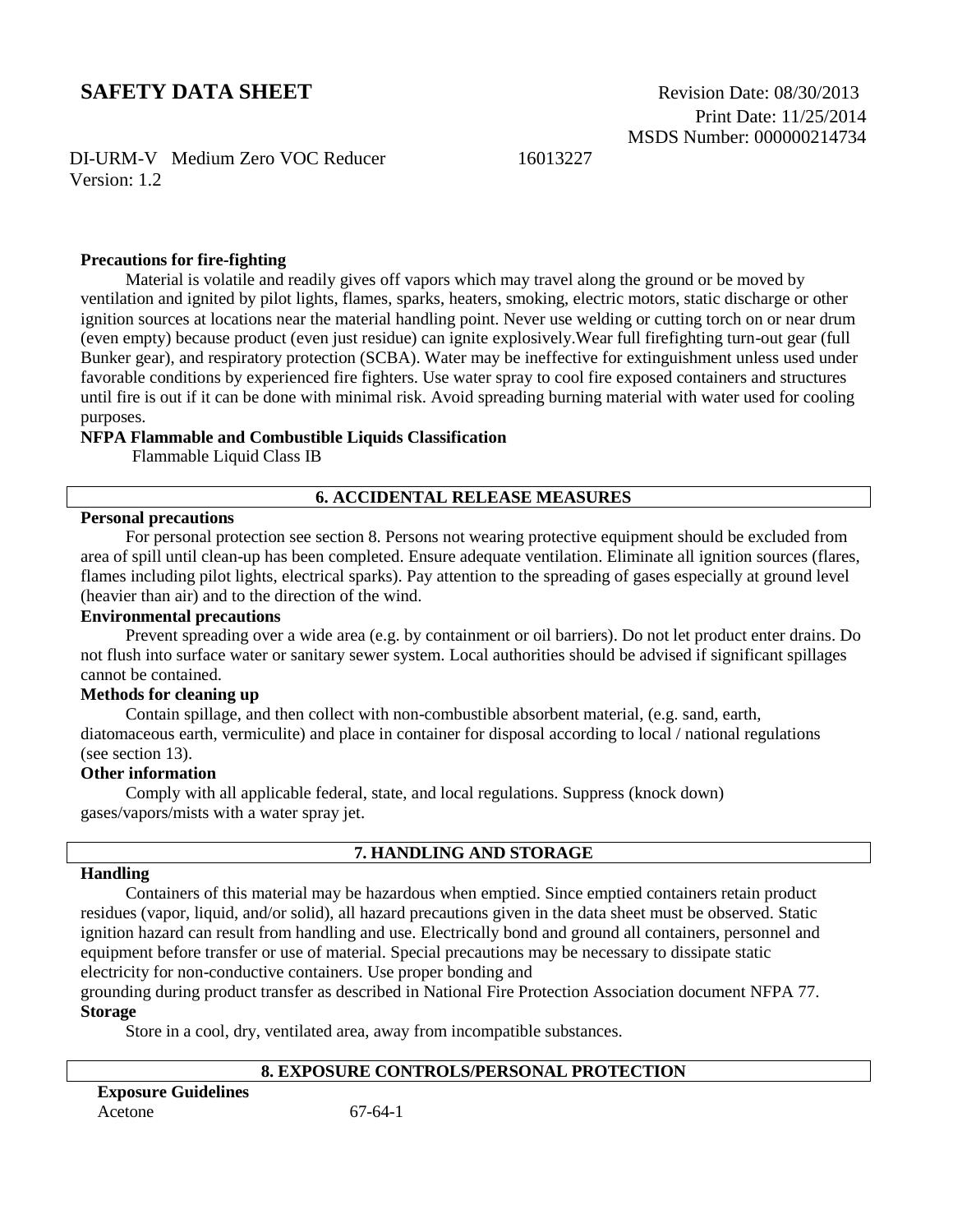|              | DI-URM-V Medium Zero VOC Reducer | 16013227                                                                           |
|--------------|----------------------------------|------------------------------------------------------------------------------------|
| Version: 1.2 |                                  |                                                                                    |
| <b>ACGIH</b> | 8-hour, time-weighted average    | $500$ ppm                                                                          |
| <b>ACGIH</b> | Short-term exposure limit        | $750$ ppm                                                                          |
|              |                                  |                                                                                    |
| <b>NIOSH</b> | Time-weighted average            | 250 ppm concentration for up to a 10-hour work<br>day during a 40-hour work week   |
| <b>NIOSH</b> | Time-weighted average            | 590 mg/m3 concentration for up to a 10-hour<br>Work day during a 40-hour work week |
| <b>OSHA</b>  | 8-hour time weighted average     | $1,000$ ppm                                                                        |
| <b>OSHA</b>  | 8-hour time weighted average     | $2,400 \text{ mg/m}$                                                               |
| <b>OSHA</b>  | 8-hour time weighted average     | $750$ ppm                                                                          |
| <b>OSHA</b>  | 8-hour time weighted average     | $1,800 \text{ mg/m}$                                                               |
| <b>OSHA</b>  | Short-term exposure limit        | $1,000$ ppm                                                                        |
| <b>OSHA</b>  | Short-term exposure limit        | $2,400$ mg/m $3$                                                                   |
|              |                                  |                                                                                    |

#### **General advice**

#### **Exposure controls**

Provide sufficient mechanical (general and/or local exhaust) ventilation to maintain exposure below exposure guidelines (if applicable) or below levels that cause known, suspected or apparent adverse effects.

#### **Eye protection**

Wear chemical splash goggles when there is the potential for exposure of the eyes to liquid, vapor or mist.

#### **Skin and body protection**

 Wear normal work clothing including long pants, long-sleeved shirts and foot covering to prevent direct contact of the product with the skin. Launder clothing before reuse. If skin irritation develops, contact your facility health and safety professional or your local safety equipment supplier to determine the proper personal protective equipment for your use.

Wear resistant gloves (consult your safety equipment supplier).

#### **Respiratory protection**

A NIOSH-approved air-purifying respirator with an appropriate cartridge and/or filter may be permissible under certain circumstances where airborne concentrations are expected to exceed exposure limits (if applicable) or if overexposure has otherwise been determined. Protection provided by air-purifying respirators is limited. Use a positive pressure, air-supplied respirator if there is any potential for uncontrolled release, exposure levels are not known or any other circumstances where an air-purifying respirator may not provide adequate protection.

| 9. PHYSICAL AND CHEMICAL PROPERTIES |                                             |                                                 |
|-------------------------------------|---------------------------------------------|-------------------------------------------------|
|                                     | Physical state                              | liquid                                          |
|                                     | <b>Form</b>                                 | liquid                                          |
|                                     | Color                                       | Water-clear                                     |
|                                     | Boiling point/boiling range                 | 132.89 °F / 56.05 °C @ 1,013.25 hPa Calculated  |
|                                     |                                             | Phase Transition Liquid/Gas                     |
|                                     | Flash point                                 | $(>=)$ -4 °F / -20 °C                           |
|                                     | Lower explosion limit/Upper explosion limit | 0.9 %(V) / 12.8 %(V) Calculated Explosive Limit |
|                                     | Vapor pressure                              | 231.000 mmHg @ 77 °F / 25 °C Calculated Vapor   |
|                                     |                                             | Pressure                                        |
|                                     | Density                                     | $0.868$ g/cm3                                   |
|                                     |                                             |                                                 |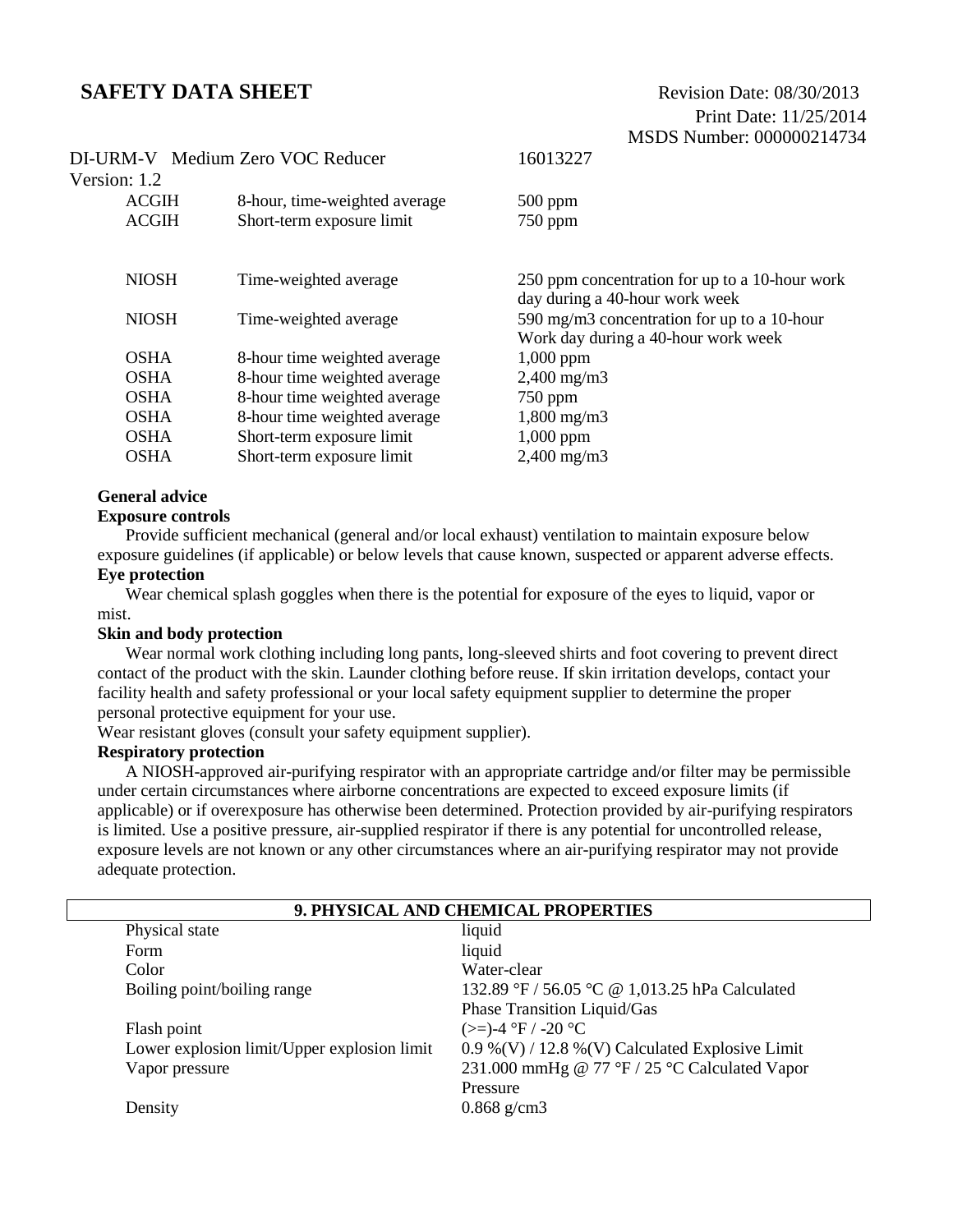Print Date: 11/25/2014 MSDS Number: 000000214734

## DI-URM-V Medium Zero VOC Reducer 16013227 Version: 1.2

7.23 lb/gal @ 68 °F / 20 °C

## **10. STABILITY AND REACTIVITY**

#### **Stability**

Stable.

#### **Conditions to avoid**

Heat, flames and sparks. temperature extremes

## **Incompatible products**

Acids, alkalis, Amines, Ammonia, halogens, peroxides, Reducing agents, strong bases, Strong

# oxidizing agents

## **Hazardous decomposition products**

carbon dioxide and carbon monoxide, chlorine compounds, fluoride compounds, Hydrocarbons

## **Hazardous reactions**

Product will not undergo hazardous polymerization.

| <b>11. TOXICOLOGICAL INFORMATION</b>            |                                                     |  |
|-------------------------------------------------|-----------------------------------------------------|--|
| <b>Acute oral toxicity</b>                      |                                                     |  |
| Acute oral toxicity -                           | : no data available                                 |  |
| Product                                         |                                                     |  |
| <b>Acute oral toxicity - Components</b>         |                                                     |  |
| Acetone                                         | : LD50: 5,800 mg/kg Species: rat Symptoms: tremors  |  |
| p-Trifluoromethylphenyl chloride                | : LD50: 13,000 mg/kg Species: rat                   |  |
| <b>Acute inhalation toxicity</b>                |                                                     |  |
| Acute inhalation toxicity -                     | : no data available Product                         |  |
| <b>Acute inhalation toxicity - Components</b>   |                                                     |  |
| Acetone                                         | : LC50: 16,000 mg/l Exposure time: 4 h Species: rat |  |
| p-Trifluoromethylphenyl chloride                | : LC50: 33 mg/l Exposure time: 4 h Species: rat     |  |
| <b>Acute dermal toxicity</b>                    |                                                     |  |
| Acute dermal toxicity -                         | : no data available                                 |  |
| <b>Product</b>                                  |                                                     |  |
| <b>Acute dermal toxicity - Components</b>       |                                                     |  |
| Acetone                                         | : LD50: 7,426 mg/kg Species: guinea pig             |  |
| Acute toxicity (other routes of administration) |                                                     |  |
| Acute toxicity (other routes of administration) | : no data available                                 |  |
|                                                 |                                                     |  |

**12. ECOLOGICAL INFORMATION**

| <b>Biodegradability</b>              |                                  |
|--------------------------------------|----------------------------------|
| Biodegradability - Product           | : no data available              |
| <b>Biodegradability - Components</b> |                                  |
| Acetone                              | : Remarks: Readily biodegradable |
| p-Trifluoromethylphenylchloride      | : anaerobic $64%$                |
| <b>Bioaccumulation</b>               |                                  |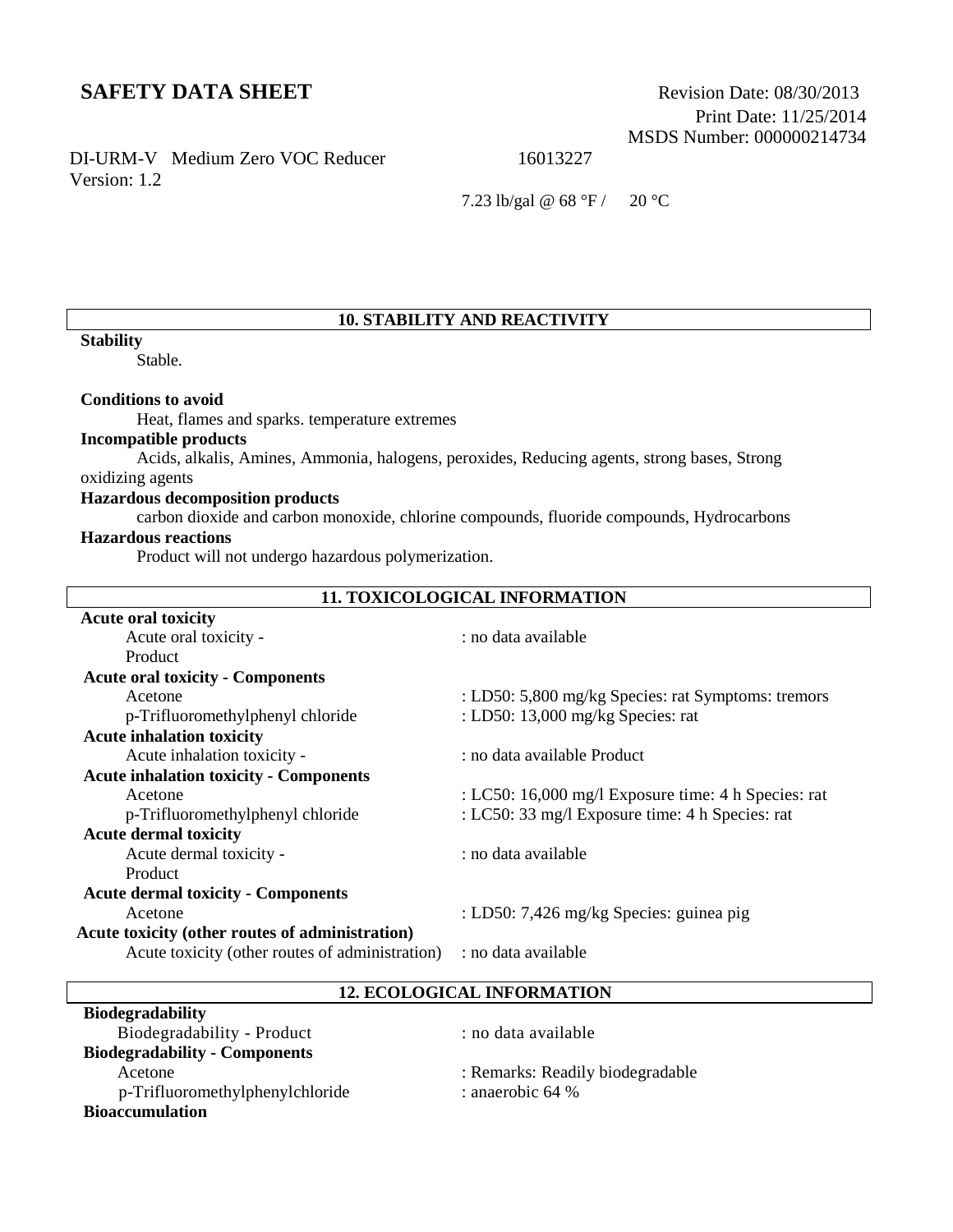| DI-URM-V Medium Zero VOC Reducer                      | 16013227                                                   |
|-------------------------------------------------------|------------------------------------------------------------|
| Version: 1.2                                          |                                                            |
| <b>Bioaccumulation - Product</b>                      | : no data available                                        |
| <b>Ecotoxicity effects</b>                            |                                                            |
| <b>Toxicity to fish</b>                               |                                                            |
| Toxicity to fish - Product                            | : no data available                                        |
| <b>Toxicity to fish - Components</b>                  |                                                            |
| Acetone                                               | : LC50: 6,100 mg/l                                         |
|                                                       | Exposure time: 48 h                                        |
|                                                       | Species: Oncorhynchus mykiss (rainbow trout)               |
| p-Trifluoromethylphenyl chloride                      | : LC50: 5.6 mg/l                                           |
|                                                       | Exposure time: 96 h                                        |
| Toxicity to daphnia and other aquatic invertebrates   |                                                            |
| Toxicity to daphnia and other aquatic invertebrates – | : no data available                                        |
| Product                                               |                                                            |
| Toxicity to daphnia and other aquatic invertebrates - |                                                            |
| <b>Components</b>                                     |                                                            |
| Acetone                                               | : EC50: 7,630 mg/l                                         |
|                                                       | Exposure time: 48 h<br>Species: Daphnia magna (Water flea) |
|                                                       | Test substance: Acetone                                    |
| p-Trifluoromethylphenyl chloride                      | :Remarks: no data available                                |
| <b>Toxicity to algae</b>                              |                                                            |
| Toxicity to algae -                                   |                                                            |
| Product                                               | : no data available                                        |
| <b>Toxicity to algae - Components</b>                 |                                                            |
| Acetone                                               | : Remarks: no data available                               |
| p-Trifluoromethylphenyl chloride                      | : Remarks: no data available                               |
| <b>Toxicity to bacteria</b>                           |                                                            |
| Toxicity to bacteria -                                |                                                            |
| Product                                               | : no data available                                        |
|                                                       |                                                            |

# **13. DISPOSAL CONSIDERATIONS**

# **Waste disposal methods**

Dispose of in accordance with all applicable local, state and federal regulations.

| <b>14. TRANSPORT INFORMATION</b>   |                             |              |                   |                |                  |
|------------------------------------|-----------------------------|--------------|-------------------|----------------|------------------|
| <b>REGULATION</b>                  |                             |              |                   |                |                  |
| ID                                 | PROPER SHIPPING NAME        | $*HAZARD$    | <b>SUBSIDIARY</b> | <b>PACKING</b> | <b>MARINE</b>    |
| <b>NUMBER</b>                      |                             | <b>CLASS</b> | <b>HAZARDS</b>    | <b>GROUP</b>   | <b>POLLUTANT</b> |
|                                    |                             |              |                   |                | /LTD. QTY.       |
|                                    | <b>U.S. DOT - ROAD</b>      |              |                   |                |                  |
| <b>IIN</b>                         | 1263 PAINT RELATED MATERIAL |              |                   |                |                  |
| <b>U.S. DOT - RAIL</b>             |                             |              |                   |                |                  |
| UN                                 | 1263 PAINT RELATED MATERIAL |              |                   | П              |                  |
| <b>U.S. DOT - INLAND WATERWAYS</b> |                             |              |                   |                |                  |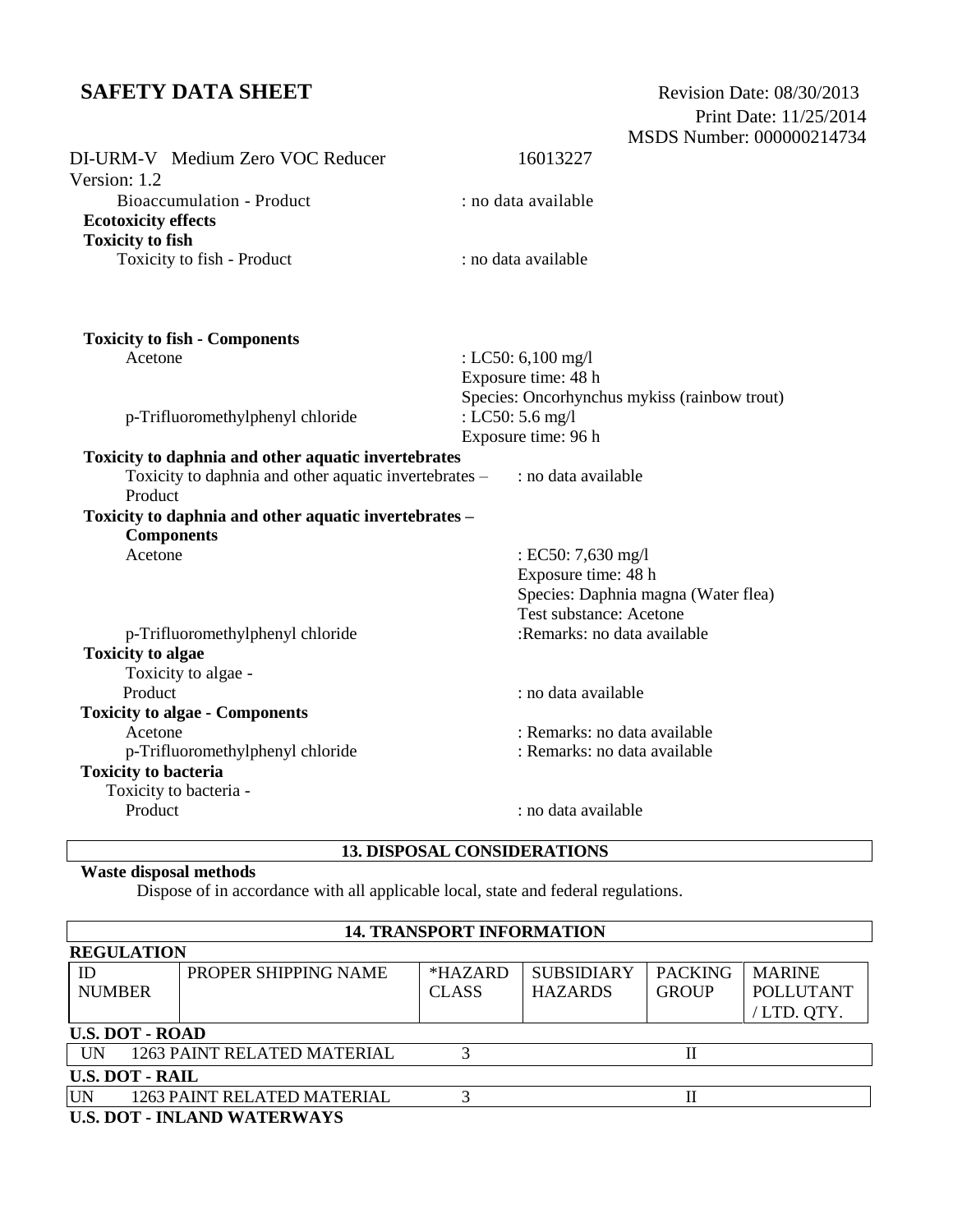Canada. Canadian Environmental Protection Act (CEPA).

New Zealand. Inventory of Chemicals (NZIoC),

Australia. Industrial Chemical (Notification and Assessment) Act

# Print Date: 11/25/2014

|                                                                         | MSDS Number: 000000214734                                                                            |
|-------------------------------------------------------------------------|------------------------------------------------------------------------------------------------------|
| DI-URM-V Medium Zero VOC Reducer                                        | 16013227                                                                                             |
| Version: 1.2                                                            |                                                                                                      |
| <b>UN</b><br>1263 PAINT RELATED MATERIAL                                | 3<br>$\mathbf{I}$                                                                                    |
| <b>TRANSPORT CANADA - ROAD</b>                                          |                                                                                                      |
| <b>UN</b><br>1263 PAINT RELATED MATERIAL                                | 3<br>$\mathbf{I}$                                                                                    |
| <b>TRANSPORT CANADA - RAIL</b>                                          |                                                                                                      |
| <b>UN</b><br>1263 PAINT RELATED MATERIAL                                | 3<br>$\mathbf{I}$                                                                                    |
| <b>TRANSPORT CANADA - INLAND WATERWAYS</b>                              |                                                                                                      |
| <b>UN</b><br>1263 PAINT RELATED MATERIAL                                | 3<br>$\mathbf{I}$                                                                                    |
|                                                                         |                                                                                                      |
| <b>INTERNATIONAL MARITIME DANGEROUS GOODS</b>                           |                                                                                                      |
| <b>UN</b><br>1263 PAINT RELATED MATERIAL                                | 3<br>$\mathbf{I}$                                                                                    |
| <b>INTERNATIONAL AIR TRANSPORT ASSOCIATION - CARGO</b>                  |                                                                                                      |
| <b>UN</b><br>1263 PAINT RELATED MATERIAL                                | 3<br>$\mathbf{I}$                                                                                    |
| <b>INTERNATIONAL AIR TRANSPORT ASSOCIATION - PASSENGER</b>              |                                                                                                      |
| <b>UN</b><br>1263 PAINT RELATED MATERIAL                                | 3<br>П                                                                                               |
| <b>MEXICAN REGULATION FOR THE LAND TRANSPORT OF HAZARDOUS MATERIALS</b> |                                                                                                      |
| <b>AND WASTES</b>                                                       |                                                                                                      |
| <b>UN</b><br>1263 PRODUCTOS PARA PINTURA                                | 3<br>$\mathbf{I}$                                                                                    |
| *ORM = ORM-D, CBL = COMBUSTIBLE LIQUID                                  |                                                                                                      |
|                                                                         |                                                                                                      |
|                                                                         | <b>15. REGULATORY INFORMATION</b>                                                                    |
| California Prop. 65                                                     |                                                                                                      |
|                                                                         | WARNING! This product contains a chemical known to the State of California to cause cancer.          |
| Benzene                                                                 |                                                                                                      |
|                                                                         | WARNING! This product contains a chemical known to the State of California to cause birth defects or |
| other reproductive harm.                                                |                                                                                                      |
| Benzene                                                                 |                                                                                                      |
| <b>SARA Hazard Classification</b>                                       |                                                                                                      |
| <b>SARA 311/312 Classification</b>                                      |                                                                                                      |
| Fire Hazard                                                             |                                                                                                      |
| <b>Acute Health Hazard</b>                                              |                                                                                                      |
| <b>SARA 313 Component(s)</b>                                            |                                                                                                      |
|                                                                         | SARA 313: This material does not contain any chemical components with known CAS numbers that         |
|                                                                         | exceed the threshold (De Minimis) reporting levels established by SARA Title III, Section 313.       |
| <b>New Jersey RTK Label Information</b>                                 |                                                                                                      |
| p-Trifluoromethylphenyl chloride                                        | 98-56-6                                                                                              |
| Acetone                                                                 | $67 - 64 - 1$                                                                                        |
| Benzene                                                                 | $71-43-2$                                                                                            |
| Pennsylvania RTK Label Information                                      |                                                                                                      |
| Acetone                                                                 | $67 - 64 - 1$                                                                                        |
| p-Trifluoromethylphenyl chloride                                        | 98-56-6                                                                                              |
| Benzene                                                                 | $71-43-2$                                                                                            |
| <b>Notification status</b>                                              |                                                                                                      |
| US. Toxic Substances Control Act                                        | y (positive listing)                                                                                 |

Domestic Substances List (DSL). (Can. Gaz. Part II, Vol. 133) y (positive listing)<br>tralia. Industrial Chemical (Notification and Assessment) Act y (positive listing)